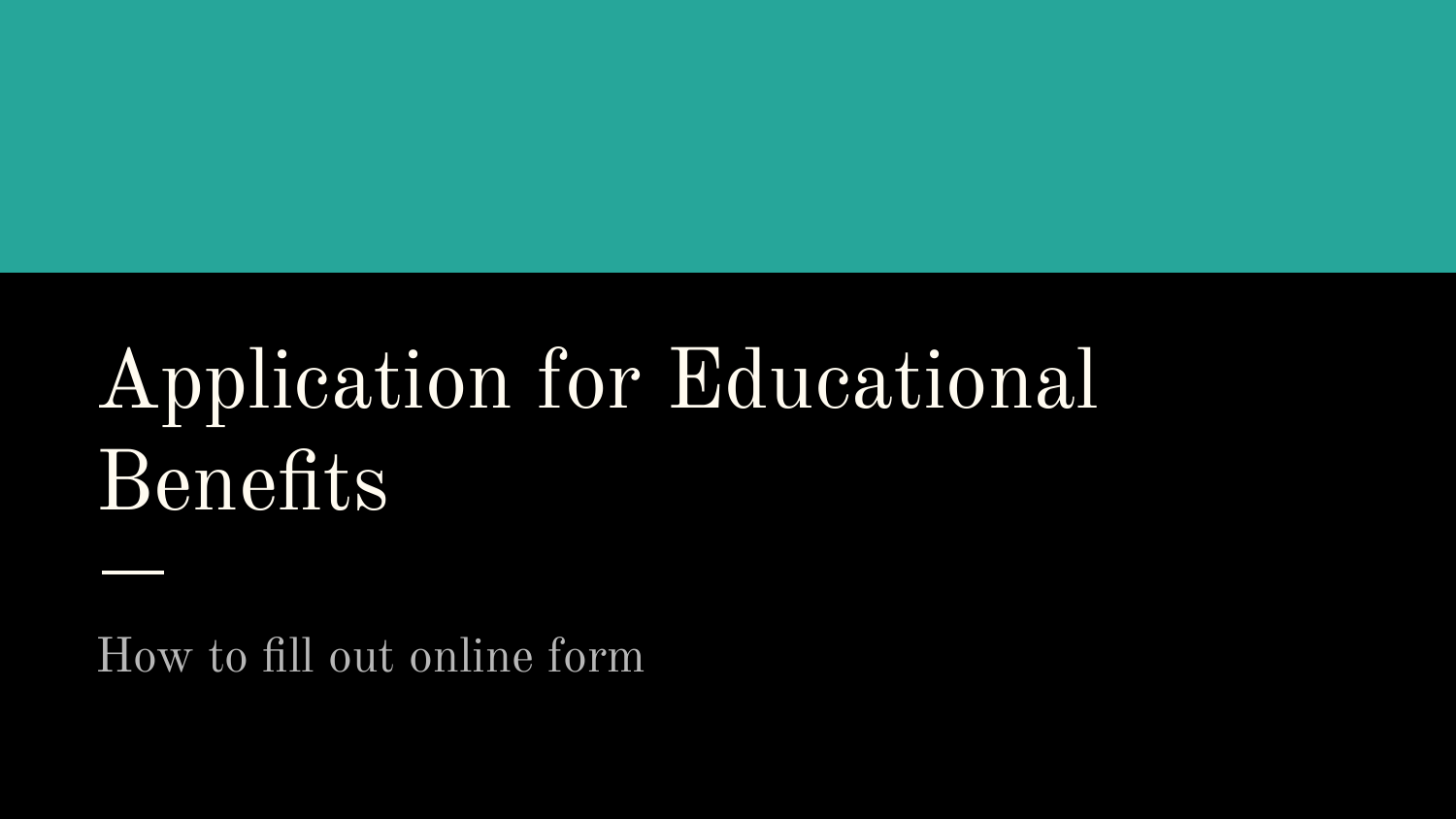#### Login to your Family Access account

The Family Access portal is located on our ISD 31# homepage. If you do not have a Family Access account setup, please click the sign-up button and fill out the online form.

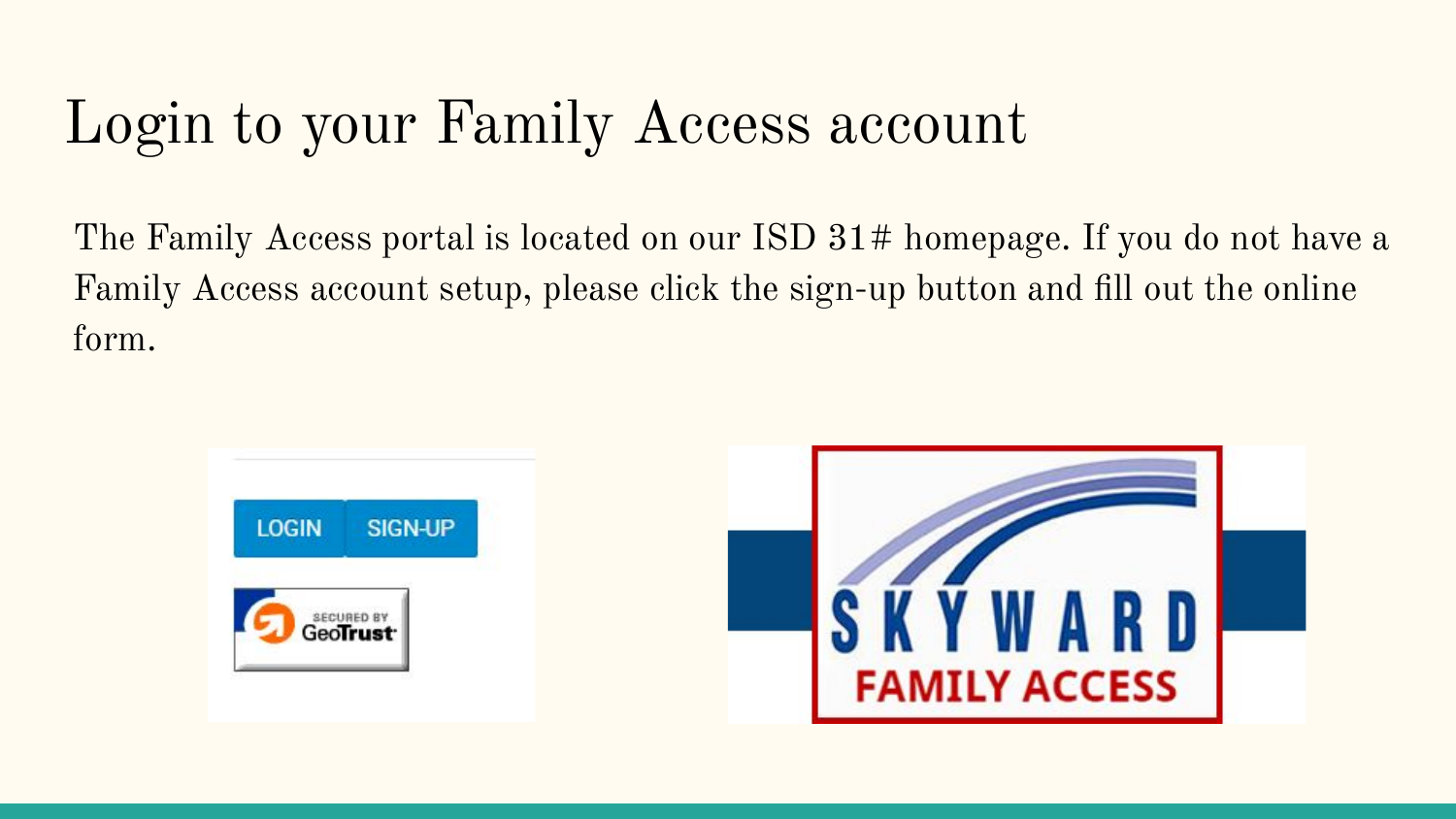

#### Home

Online Forms

Calendar

Gradebook

Attendance

Student Info

**Busing** 

**Food Service** 

Schedule

**Discipline** 

**Test Scores** 

Academic History

Portfolio

Skylert

**Health Info** 

On the next screen, select the Food Service tab located on the left hand side of your screen under busing.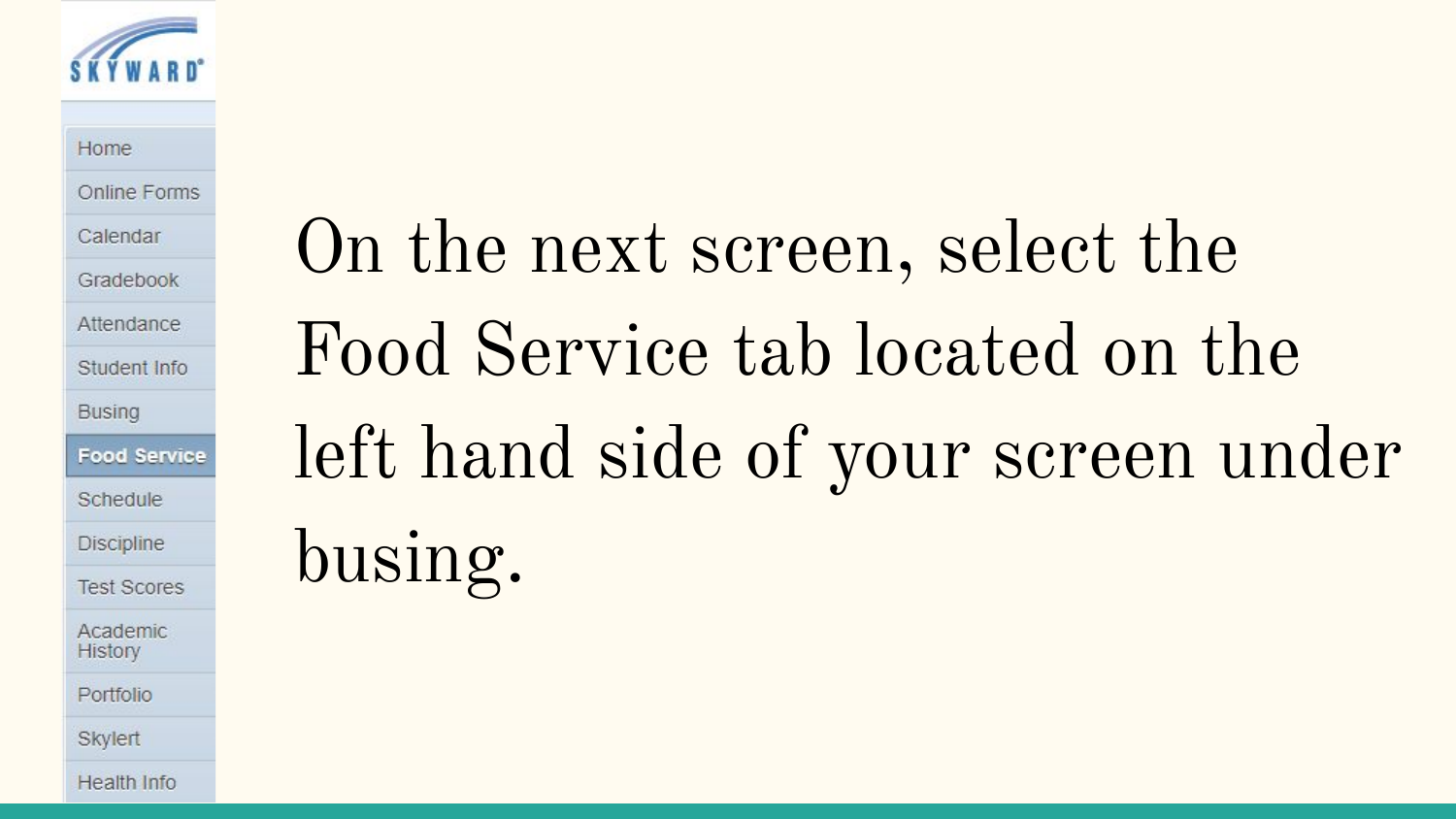### Select a Student and click Applications

If you have more than one student, just select one. You will have the opportunity to add each child in the application.



The Applications button is located in the center right section of the screen above the Lunch Calendar button. In the case of multiple households, only the primary address will be able to fill-out the application.

All Students  $\blacktriangledown$ 

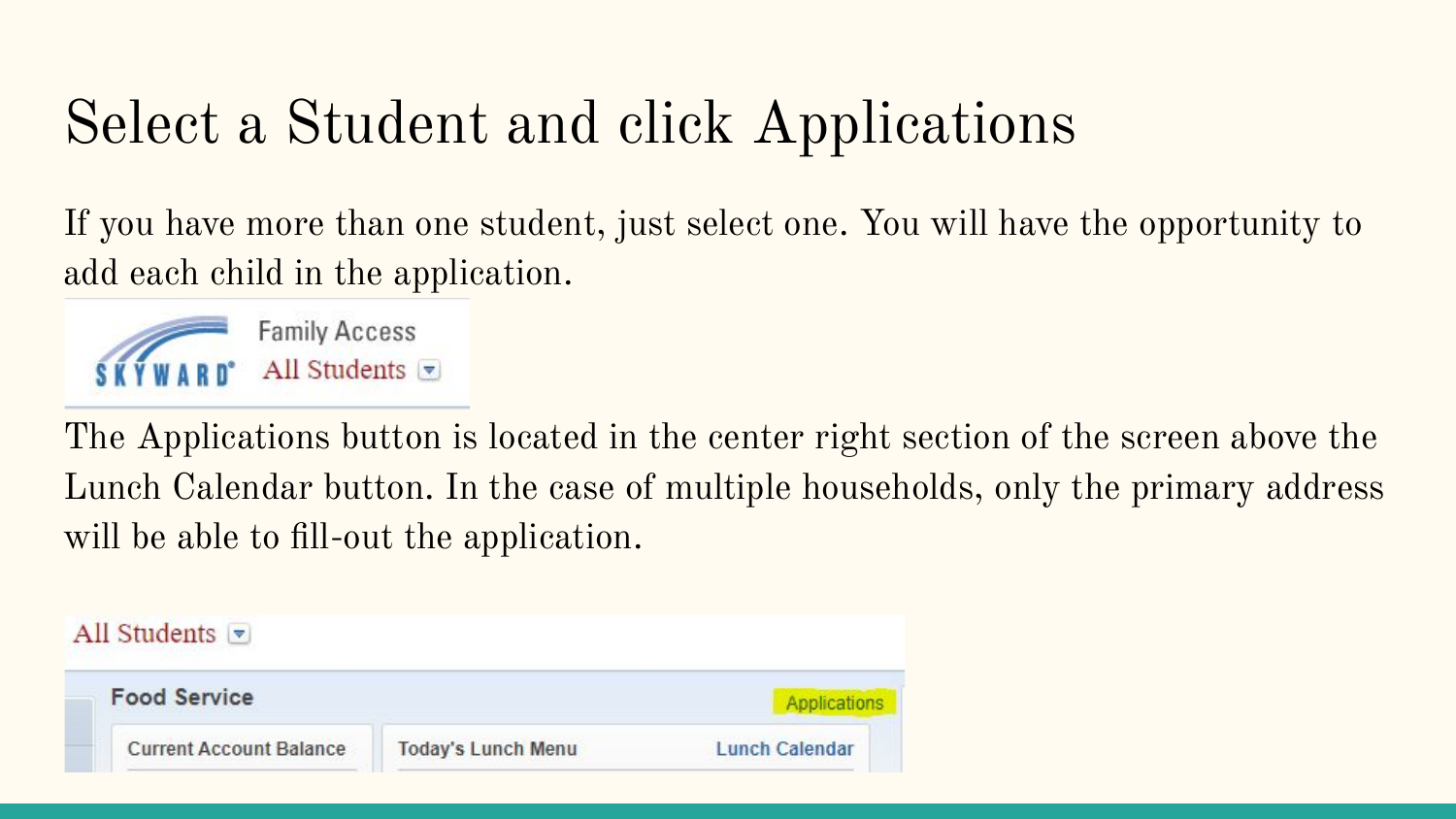#### Select Add Application

After you have submitted your application you may check the status or print the application from this screen.

| <b>Food Service Applications</b>                        | ▩ |
|---------------------------------------------------------|---|
| Pending Application Add Application   Print Application |   |
| No pending application was found.                       |   |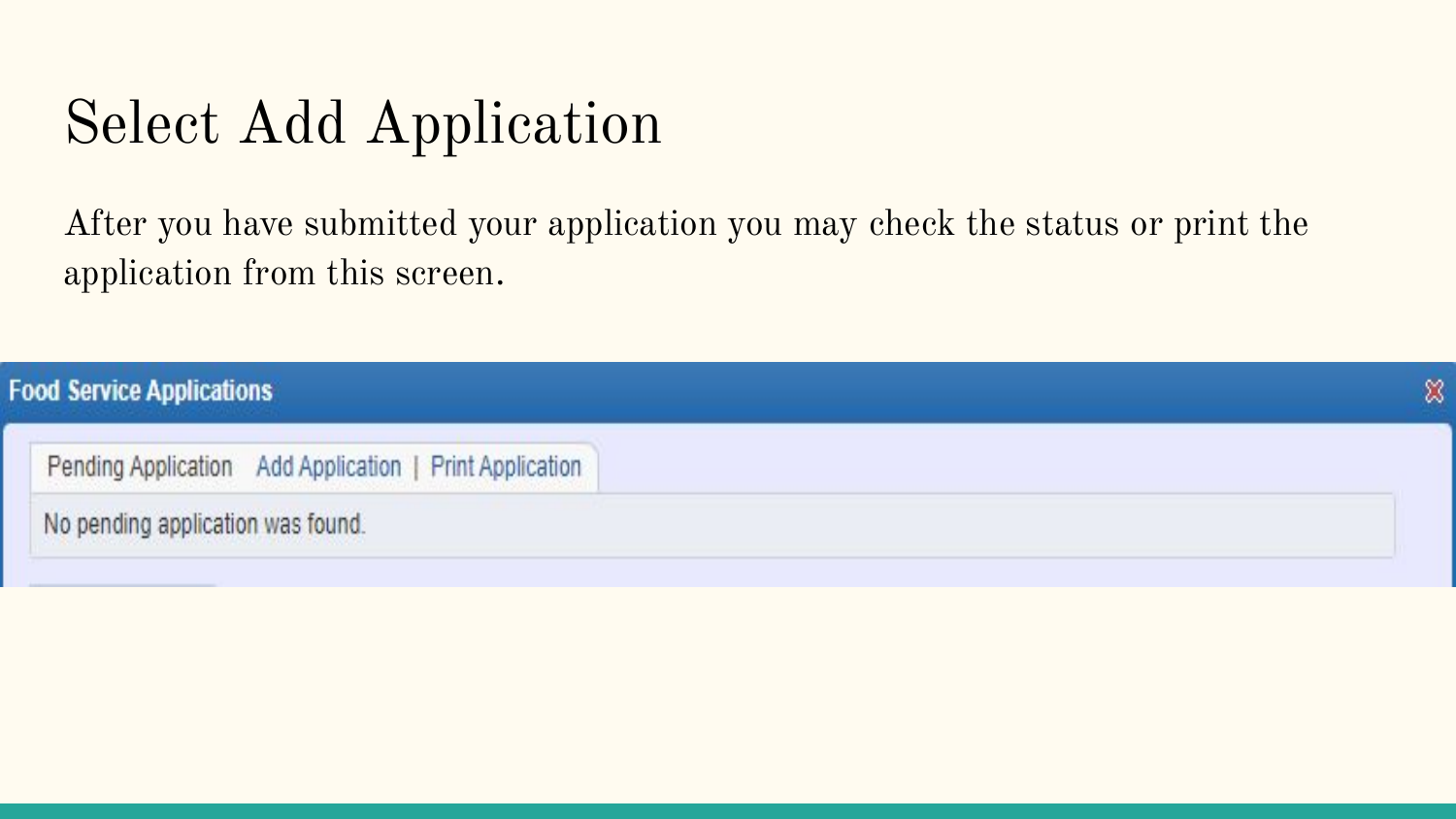#### Follow the prompts on the screen

| Free and Reduced-Price School Meals and Educational Benefits Application |                                                                          |                                     |  |  |  |  |  |
|--------------------------------------------------------------------------|--------------------------------------------------------------------------|-------------------------------------|--|--|--|--|--|
| <b>Steps</b>                                                             | Free and Reduced-Price School Meals and Educational Benefits Application | Print<br><b>Next</b><br><b>Back</b> |  |  |  |  |  |
|                                                                          | <b>Letter to Parents</b>                                                 |                                     |  |  |  |  |  |

|                           | Free and Reduced-Price School Meals and Educational Benefits Application                                                                                                          |                 |             |       |             |  |
|---------------------------|-----------------------------------------------------------------------------------------------------------------------------------------------------------------------------------|-----------------|-------------|-------|-------------|--|
| <b>Steps</b>              | Free and Reduced-Price School Meals and Educational Benefits Application                                                                                                          | <b>Previous</b> | <b>Next</b> | Print | <b>Back</b> |  |
| Letter to Parents         | Instructions for Applying. Please select the option below after reviewing all information.<br>Questions can be directed to contact information supplied in the Letter to Parents. |                 |             |       |             |  |
| Instructions for Applying | I have read the Instructions for Applying and would like to continue the application                                                                                              |                 |             |       |             |  |
| Federal Income Chart      |                                                                                                                                                                                   |                 |             |       |             |  |
| Privacy Act Statement     |                                                                                                                                                                                   |                 |             |       |             |  |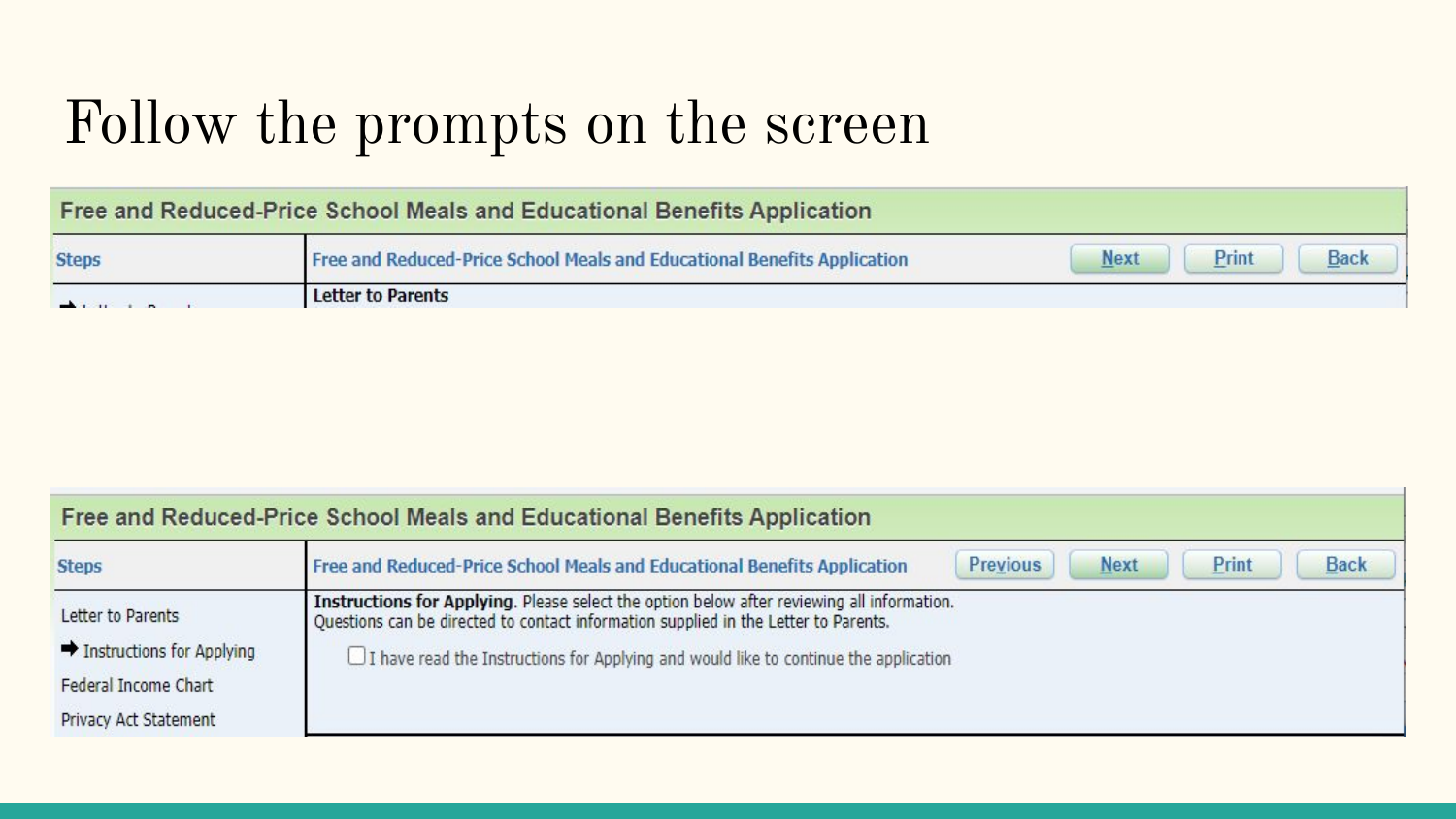#### Be sure to click Sign and fill in the Print Name box

|                                    |                                                            | Free and Reduced-Price School Meals and Educational Benefits Application                                                                                                                                                                                                                                                                                                                   |                          |           | <b>Previous</b> | <b>Next</b> | Print<br><b>Back</b> |  |
|------------------------------------|------------------------------------------------------------|--------------------------------------------------------------------------------------------------------------------------------------------------------------------------------------------------------------------------------------------------------------------------------------------------------------------------------------------------------------------------------------------|--------------------------|-----------|-----------------|-------------|----------------------|--|
| 4. Signature                       |                                                            |                                                                                                                                                                                                                                                                                                                                                                                            |                          |           |                 |             |                      |  |
|                                    |                                                            |                                                                                                                                                                                                                                                                                                                                                                                            |                          |           |                 |             |                      |  |
|                                    |                                                            |                                                                                                                                                                                                                                                                                                                                                                                            |                          |           |                 |             |                      |  |
|                                    |                                                            |                                                                                                                                                                                                                                                                                                                                                                                            |                          |           |                 |             |                      |  |
|                                    |                                                            | An adult household member must sign the application. If Part 3 is completed, the adult signing the form also must list the last four digits of his or her Social Security Number or mark the                                                                                                                                                                                               |                          |           |                 |             |                      |  |
|                                    | 'No Social Security Number' box. See Privacy Act Statement |                                                                                                                                                                                                                                                                                                                                                                                            |                          |           |                 |             |                      |  |
|                                    |                                                            | I certify (promise) that all information on this application is true and that all income is reported. I understand that the school will get Federal funds based on the information I give. I understand that<br>school officials may verify (check) the information. I understand that if I purposely give false information, my children may lose meal benefits, and I may be prosecuted. |                          |           |                 |             |                      |  |
|                                    | * Sign here: < Signed Electronically>                      | Remove                                                                                                                                                                                                                                                                                                                                                                                     | * Print Name: Mother Doe |           |                 |             |                      |  |
|                                    | Date: 09/23/2020                                           |                                                                                                                                                                                                                                                                                                                                                                                            | Home Telephone:          | Ext:      |                 |             |                      |  |
| Address:                           |                                                            |                                                                                                                                                                                                                                                                                                                                                                                            | Work Telephone:          | Ext:      |                 |             |                      |  |
| City:                              |                                                            |                                                                                                                                                                                                                                                                                                                                                                                            | State:                   | Zip Code: |                 |             |                      |  |
| * Last Four Digits of SSN: ***-**- | 1234<br>OR                                                 | $\Box$ I do not have a SSN                                                                                                                                                                                                                                                                                                                                                                 |                          |           |                 |             |                      |  |
| Email Address:                     |                                                            |                                                                                                                                                                                                                                                                                                                                                                                            |                          |           |                 |             |                      |  |
|                                    |                                                            | By providing your email address, you may be notified by email of your eligibility for free and reduced price school meals.                                                                                                                                                                                                                                                                 |                          |           |                 |             |                      |  |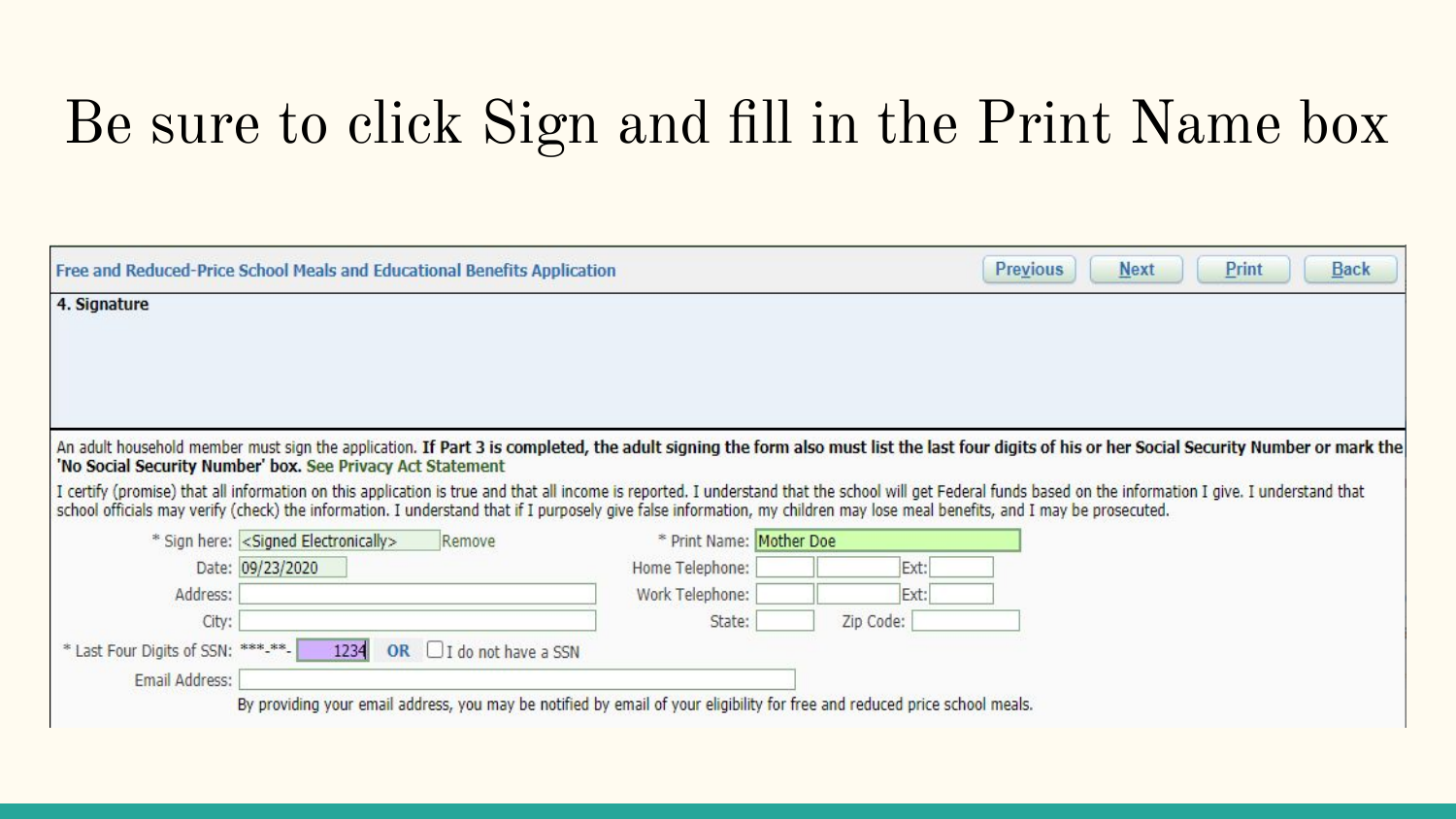## Review your Application

#### Please take a second to review your Application for accuracy before submitting.

Free and Reduced-Price School Meals and Educational Benefits Application

Please review the completed application and click the button to submit the application.

Submit Application NOTE: The application has not yet been submitted. This application<br>will not be considered until the Submit Application button is clicked.